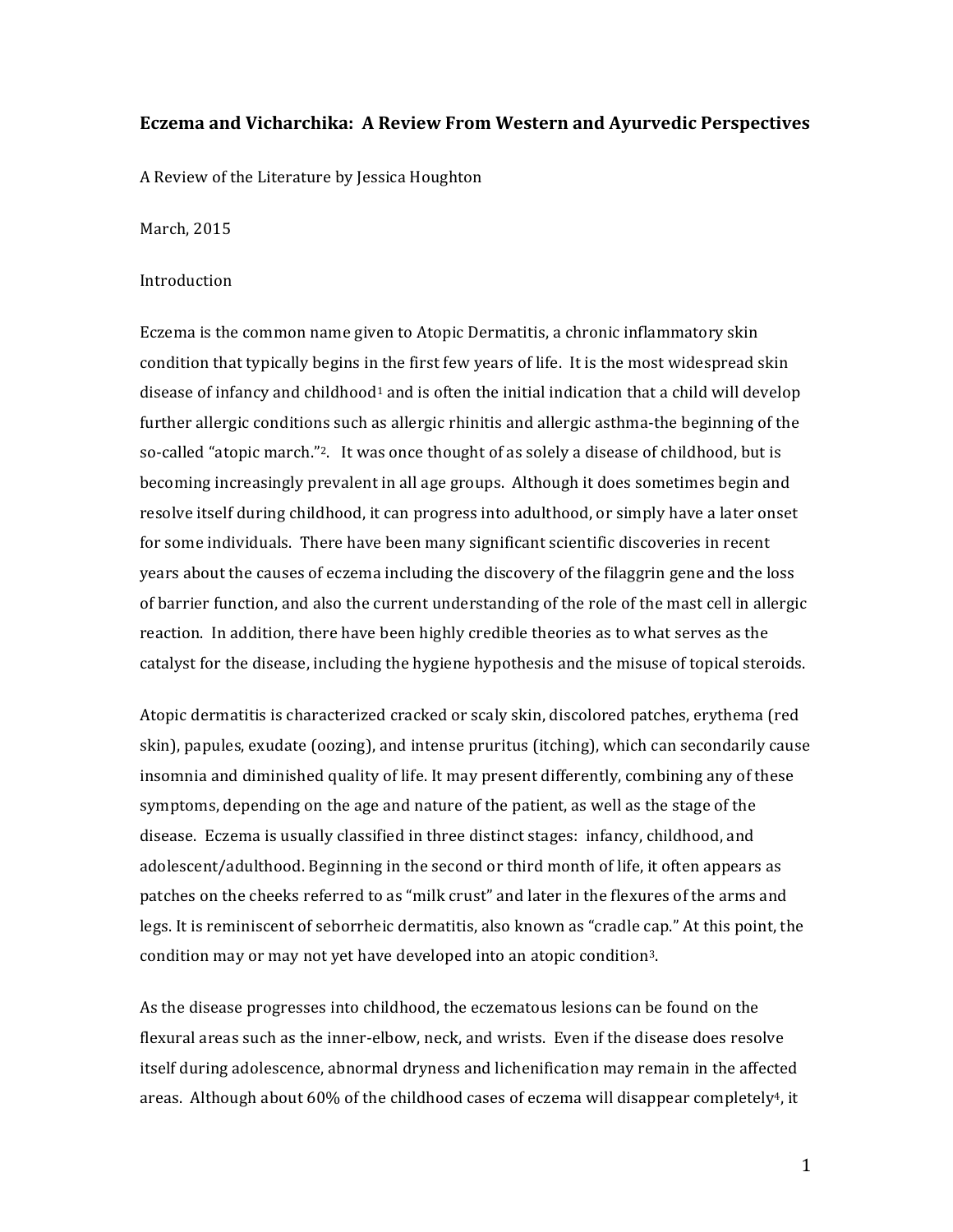frequently persists into adulthood. It can also develop for the first time at this later stage. The areas classically affected during this period are the flexures as well as the orbital and perioral regions of the head and most appear as dry, lichenified plaques<sup>5</sup>.

The psychological effects of eczema must be considered as well for both children and adults. Living with atopic dermatitis can have a profoundly negative effect on quality of life. Constant itching and scratching, soreness, pain, and discomfort can lead to high stress levels and sleep deprivation. Lifestyle may be affected, as the patient's activities might be restricted. Depression is also a concern as the patient might begin to feel hopelessness, embarrassment, despair due to the chronic nature of the disease<sup>6</sup>.

The specific definition of atopic dermatitis should be mentioned as the term "eczema" is often separated into two separate categories: atopic (extrinsic) dermatitis and atopiform (intrinsic) dermatitis; or in other words, allergic eczema and non-allergic eczema, respectively. According to the World Allergy Organization (WAO), atopy and atopic conditions are defined only in association with IgE-mediated pathophysiology7. This pertains to the body's ability to create the allergic antibody in response to an antigen. By exclusion, this would signify that only atopic dermatitis is specifically allergy-induced eczema. There is some debate over whether there are indeed two distinct forms; it is postulated by some that non IgE-associated eczema may represent a transitional phase of the IgE-associated form in infancy<sup>8</sup>. At the stage when an infant or child contacts the earliest signs of eczema, in about half the cases, there is no evidence of IgE-mediated sensitization<sup>9</sup>. These patients are not yet technically considered "atopic" but could progress into allergic sensitization.

What provokes the disease to progress from a non-allergic condition to an allergic one and potentially pushes the patient to develop other atopic diseases such as asthma and hay fever? The etiology of eczema isn't entirely clear. However, there is considerable research as to what causes it to manifest and several theories have been produced as a result. Most certainly, it is a multifactorial condition that occurs due to both genetic and environmental factors<sup>10</sup>.

### Genetic Factors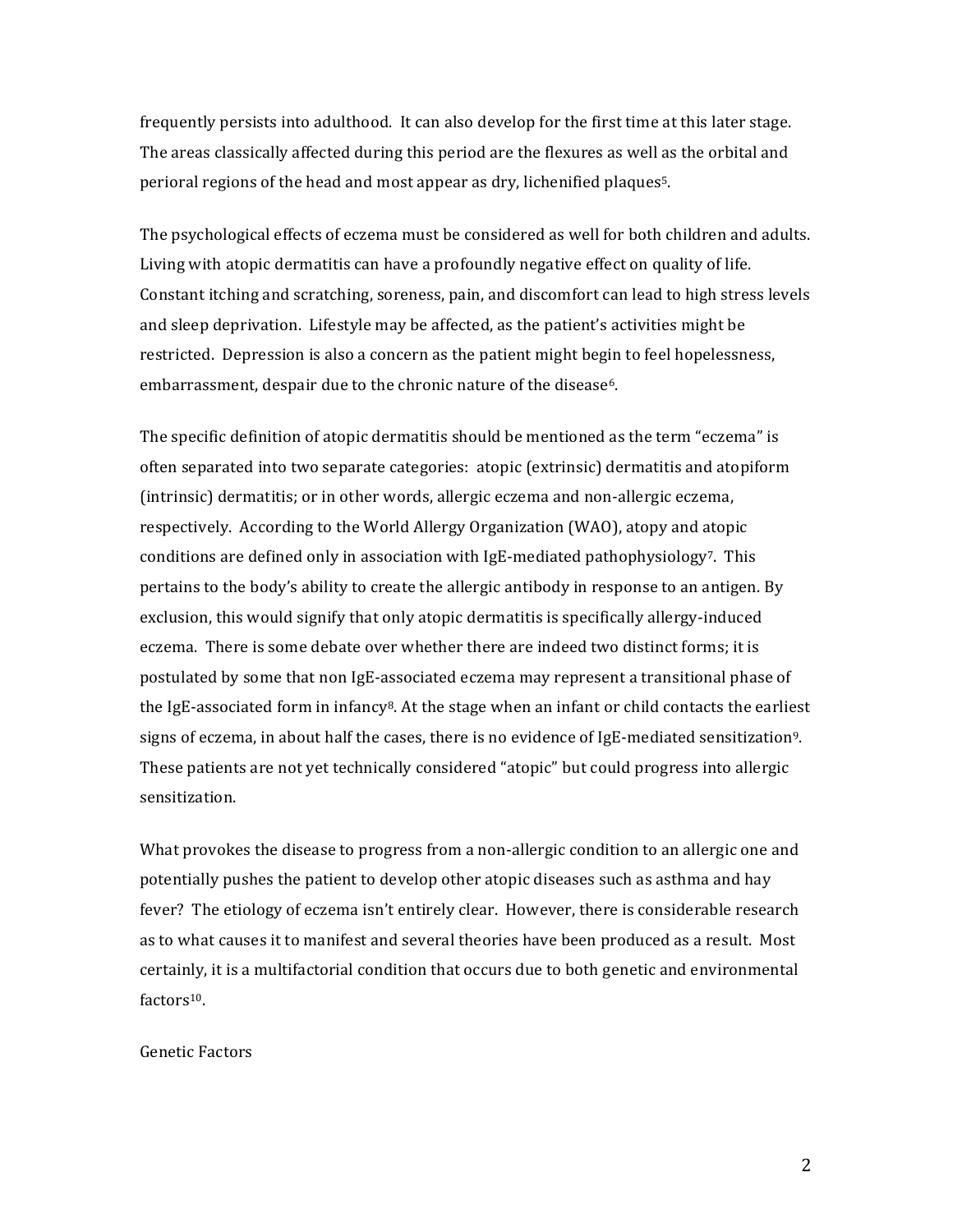There is strong evidence that supports a genetic component in atopic dermatitis. In studies that compared twins, a monozygotic (identical) twin has an 80% chance of being affected by eczema if the other twin has the disease, whereas a dizygotic (non-identical) twin has only a 20% chance of being affected if the other twin has the disease<sup>11</sup>. This illustrates that the eczema is attributable to genetic factors, as the identical twins have more DNA in common.

Another piece of evidence exemplifying the role that genetics play in atopic dermatitis are the recent scientific breakthroughs in the understanding of the filaggrin gene (FLG). Scientists have uncovered a particular gene called the filaggrin gene that has been proven to play a key role in epidermal barrier function. In the skin, FLG is expressed in the granular layer of the stratum corneum. It forms an important permeability barrier to water, microbes, and allergens and provides mechanical defense by maintaining skin integrity. Filaggrin proteins are eventually broken down within the skin, releasing hygroscopic (moisture retaining) amino acids, which allows the skin to naturally maintain moisture<sup>12</sup>. In studies based on the condition ichthyosis vulgaris, it was determined that individuals with mutations to this gene show markers for the loss of function of the filaggrin gene<sup>13</sup> and as filaggrin is known to be reduced in eczema patients<sup>14</sup>, the same loss of barrier function can be observed in cases of eczema. In positive studies, it was found that between 14% and 56% of eczema cases carry one or more FLG mutations and the presence of a FLG mutation confers a 1.2 to 13 times increased risk of developing atopic eczema<sup>15</sup>.

### Mast Cells

Current research has provided evidence that mast cells are vital in the pathology of inflammatory diseases including atopic dermatitis<sup>16</sup>. A part of the immune system, the mast cell is a type of granulated leukocyte (white blood cell) that plays a specific role in allergic reactions, and therefore atopic dermatitis. Mast cells are found throughout the body, especially near the surface of the skin, blood vessels, and lymphatic vessels. They contain various chemical mediators, most notably to atopic dermatitis, histamine. When stimulated by an antigen allergen, they release their granules (degranulation) into the surrounding tissues, causing symptoms that are characteristic of an allergic reaction such as inflammation and swelling<sup>17</sup>. It is believed that the mast cell is releasing these chemicals as a means of defense; by creating an allergic response, they are calling the rest of the immune system into action to protect the body. They are vital to wound healing and homeostasis.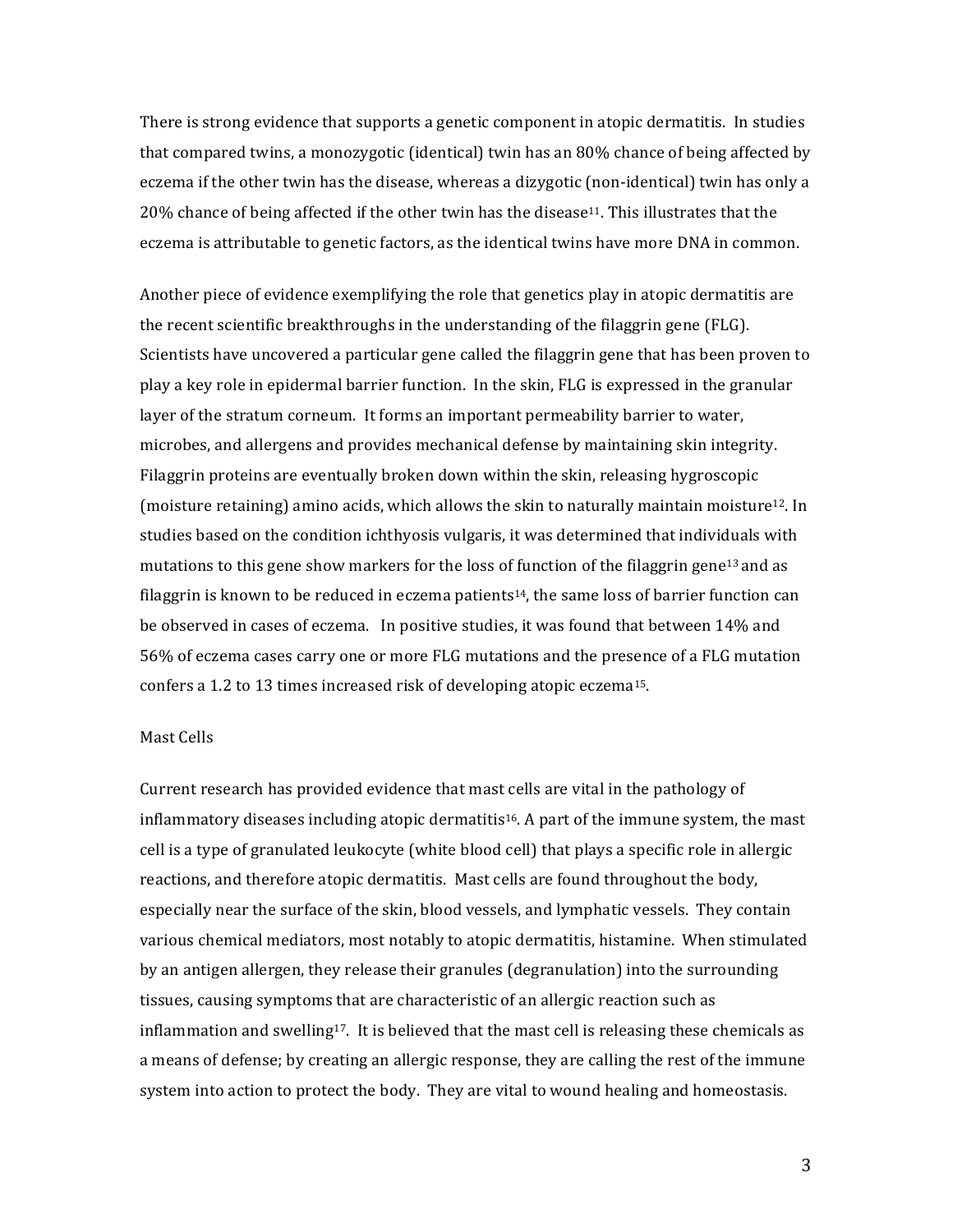Unfortunately, many allergic diseases have arisen that involve the mast cell even though the body is not in need of defense, including asthma, allergies, and eczema<sup>18</sup>.

Skin mast cells may also be able to function as sensors for environmental and emotional stress. This may due to hormones released by the endocrine system while under stress. Mast cell-related atopic dermatitis and psoriasis, are triggered or exacerbated by stress through mast cell activation<sup>19</sup>. It has been widely understood that stress is a contributing factor to eczema. The relationship between stress and mast cells provides an explanation for this.

Atopic dermatitis occurs in 15-30% of children and 2-10% of adults<sup>20</sup> and it has doubled to tripled within the last 30 years in industrialized countries<sup>21</sup>. Several possibilities as to why this is occurring have been suggested:

### The Hygiene Hypothesis

The fact that atopic dermatitis occurs far more frequently in industrialized nations has led many to suggest what is known as the "Hygiene Hypothesis" which postulates that the decreasing incidence of infectious disease in industrialized countries has given rise to the increase in autoimmune and allergic diseases. The idea of the Hygiene Hypothesis is that some infectious agents-especially those that co-evolved with us-are able to protect us against a large breadth of immune-related disorders<sup>22</sup>. As we become hyper-vigilant about creating an environment free of all pathogens, via antibiotics, vaccines, sterilization, pasteurization, etc., we are eliminating the very microbial agents that could potentially protect us and keep our immune system in check. In countries where good health standards do not exist, people are chronically infected by various pathogens. In those countries, the prevalence of allergic diseases remains low, while in several countries that have eradicated common infections, we see a dramatic rise in allergic and autoimmune disease<sup>23</sup>. This suggests that a trade-off is occurring: being completely free from the occurrence of infectious disease has left us vulnerable to other non-infectious disease. It also suggests that these infectious pathogens might be able to inform the human immune system in some capacity, preventing the onset of atopic dermatitis and other immunerelated conditions.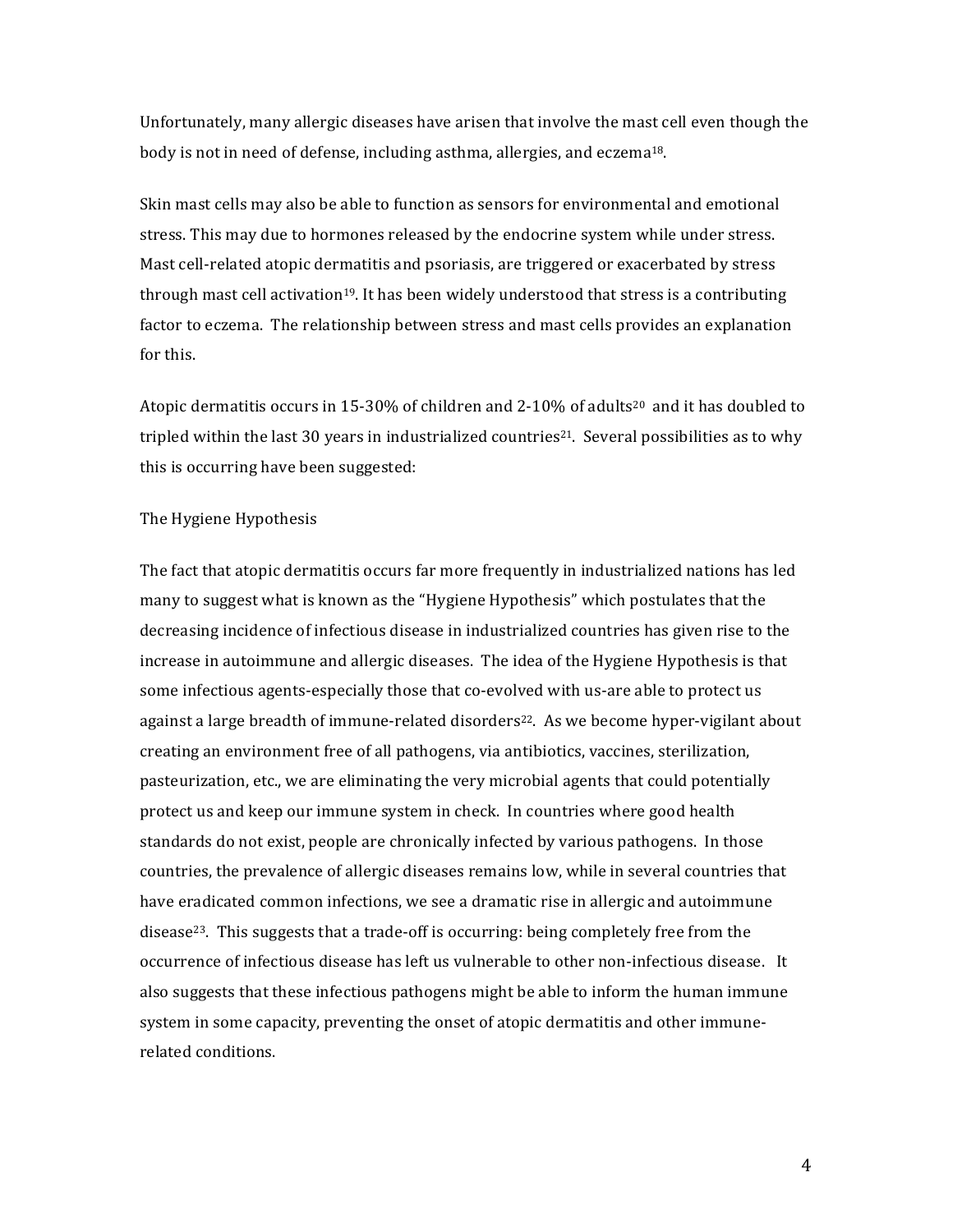The geographical dispersion of allergic and autoimmune diseases is a reflection of the geographical distribution of infectious diseases<sup>24</sup>. Many comparative studies have been made based on people of similar genetic background in differing geographical locations and differing lifestyles. One such example is the incidence of atopy between the people of the Republic of Karelia in Russia and the people of North Karelia in Finland. Both populations are genetically similar, but live under different environmental conditions. In the population with higher bacterial exposure, the prevalence of asthma was substantially lower (Russia)<sup>25</sup>.

#### Red Skin Syndrome

The dramatic increase in atopic dermatitis has led some doctors to suggest that many presentations of the disease are actually "Red Skin Syndrome" also known as "Topical Steroid Addiction," which is an iatrogenic condition created by the overuse of topical corticosteroids. This is a controversial position that is gaining in recognition as more patients are presenting with eczema that is no longer responding to the topical steroids used to treat it. The patient begins treatment with a low-dose topical steroid, but soon stops responding to this dose, needing increasingly stronger and more potent doses of the drug, eventually reaching the point where they need systemic doses, including oral and intravenous steroids. When the drug is removed, the body goes into topical steroid withdrawal. The symptoms are similar to regular atopic dermatitis, but worsen to include full body redness, a burning sensation, exudate, severe itching, night sweats, and a host of other related physical and emotional symptoms<sup>26</sup>. In a study of one hundred patients, eighty-seven were cured or red-skin syndrome after cessation of topical steroids and a lengthy and painful withdrawal period. The other thirteen dropped out of the study due to the inability to handle the withdrawal period<sup>27</sup>. There are few clinical studies that have been performed regarding this presentation of atopic dermatitis, but hundreds of cases have been documented and managed by the individual doctors who are chronicling the condition. Pharmaceutically, topical steroids have been in use since the 1950's, and the incidence of atopic dermatitis has greatly increased since this time. This suggests the possibility of a correlation.

#### Western Treatment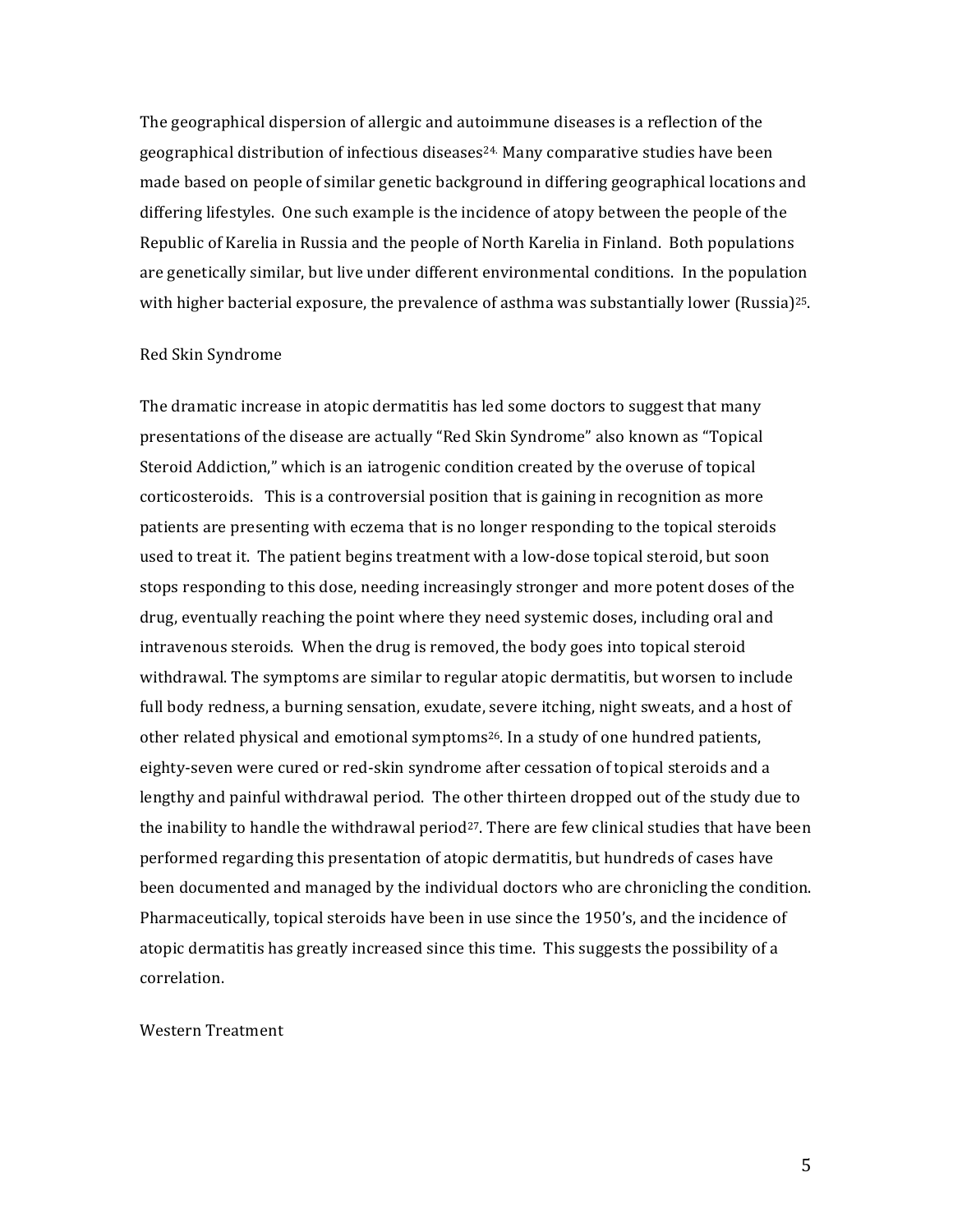Allopathic medicine manages eczema mainly with topical steroids, which control the inflammation, as well as staph bacteria on the skin. Antiseptic drugs are also used to control colonization of staph bacteria on the skin. Immunosuppressors such as Pimecrolimus and Tacrolimus are used to inhibit immune and inflammatory response, but do not come without a warning. Long-term safety studies continue to investigate the causal link to cancer, as well as an increased incidence of viral infections due to these drugs<sup>28</sup>. The xerosis (severe dryness) of eczema is often treated with emollients containing urea to support the barrier function<sup>29</sup>. In addition, a recent study showed that skin creams containing ceramides, waxy lipid molecules that attract water, have been shown to boost hydration in the skin<sup>30</sup>.

Eczema is also treated using phototherapy, immunotherapy, as well as various nutritional approaches including the GAPS (Gut And Psychology Diet). Vitamin C and Magnesium are also used in treatment.

In allopathy, all treatment is palliative, as eczema is considered an incurable disease. The drugs involved in treatment do not come without the possibility of side effects and often must be used continuously as the disease is chronic and prone to exacerbation.

### Vicharchika-An Ayurvedic Interpretation

Ayurvedically, eczema is considered to be a type of Kushtha, which is a disease of the skin. It is also known as a type of Twak Roga, which also signifies that it is a skin disease, as "Twak" translates to skin and "Roga" translates to pain. Eczema is widely considered to be specific type of Kushtha known as Vicharchika, a skin condition with a complex pathology, varying presentations, and numerous treatments within the context of Ayurveda. As described in terms of nidana, purva rupa, rupa, samprapti, and chikitsa, Vicharchika can most certainly be co-related with the modern interpretation of eczema or atopic dermatitis.

### **Ayurvedic Classification:**

Both the Charaka Samhita and Sushruta Samhita classify skin diseases into two categories: the Mahdktishthas (Major) and Kshudra (Minor). There are seven Mahdktishtha Kushtham (plural) and eleven Kshudra Kushtham, for a total of eighteen Kushtham. The Mahdktishtha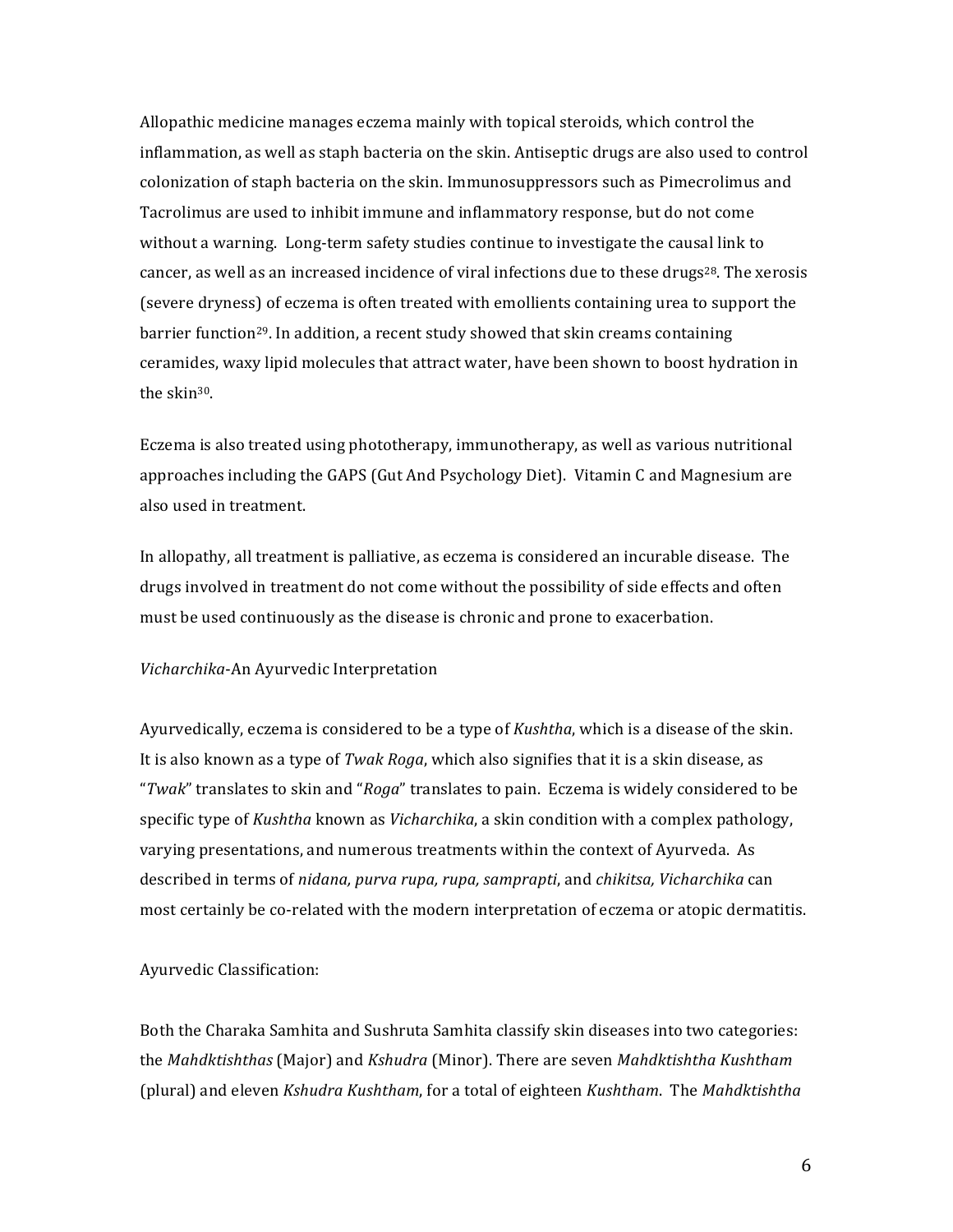*Kushtham* include those that are considered variations of leprosy, while the *Kshudra Kushtham* comprise all other skin conditions<sup>31,32</sup>. The names and individual definitions vary depending on the author, but the quantity of conditions remains mostly consistent among Ayurvedic texts. It is generally agreed by most Ayurvedic scholars that *Vicharchika, a minor Kushtha,* most closely resembles the modern interpretation of eczema or atopic dermatitis, although there are some who consider *Pama* to be eczema as well. Although it is among the minor *Kushtham, Vicharchika* it is a chronic and involved condition.

The Kshudra kushtas are listed as follows, according to both Charaka and Sushruta. Although each lists varies slightly, Vicharchika is listed in both:

| <b>Charaka's Eleven Minor Kushtham</b> <sup>33</sup> | Sushruta's Eleven Minor Kushtham <sup>34</sup> |  |
|------------------------------------------------------|------------------------------------------------|--|
| Ekakusths                                            | Aruna                                          |  |
| Carmalkhya                                           | Sthumlarushkam                                 |  |
| Kitibha                                              | Mahakushtam                                    |  |
| Vipadika                                             | Eka-kushtam                                    |  |
| Alasaka                                              | Charmadalam                                    |  |
| Dadru                                                | Visarpah                                       |  |
| Carmadala                                            | Sidhma                                         |  |
| Pama                                                 | Vicharchika                                    |  |
| Visphota                                             | Kitima                                         |  |
| Sataru                                               | Pama                                           |  |
| Vicarcika                                            | Rasaka                                         |  |

*Purva Rupa* (Prodromal Symptoms)

As enumerated in the Charaka Samhita, the prodromal symptoms include:

Loss of touch sensation

Excessive or no perspiration

Deranged complexion

Appearance of rashes, horripilation (goose bumps), itching, piercing pain, exertion,

exhaustion, and excessive pain in wounds<sup>35</sup>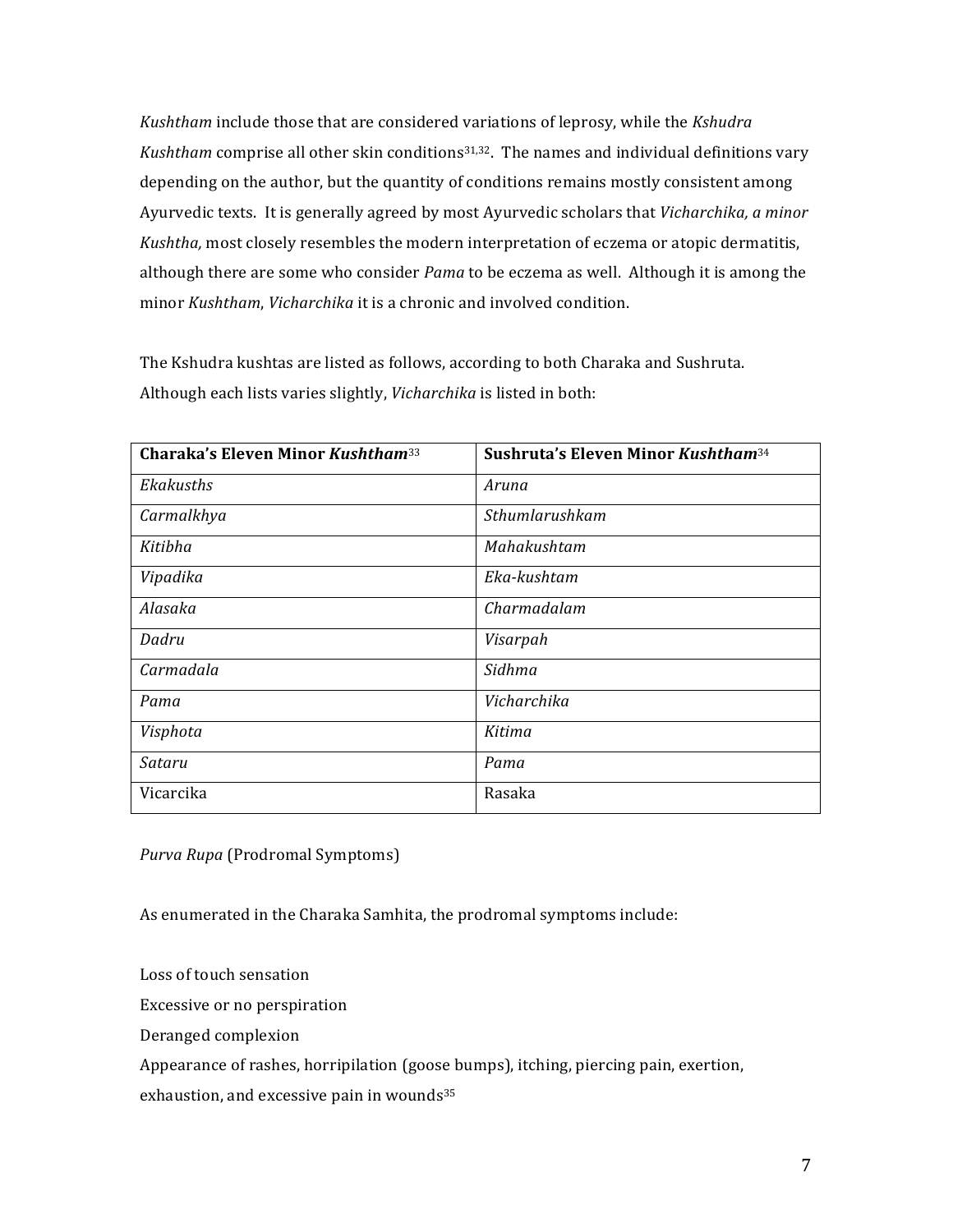## *Rupa* (Symptoms)

In modern Ayurvedic literature, *Vicharchika* is characterized by the following symptoms, which correspond with commonly known symptoms of eczema:

**Ati Kandu** (Excessive itching): Varying from mild to severe, interfering with work and sleep.

**Bahu-Sraava** (Edema and pustules): Characterized by superficial inflammatory edema of epidermis associated with vesicle formation (common in wet eczema).

**Rukshata** (Roughness): Chronic lesions of eczema may be dry and rough.

**Shyava Pidika** (Redness and pustules): In chronic cases of eczema, integument (skin) appears thickened and is hyper-pigmented.

**Raji** (Lichenification, thickening): Due to scratching in chronic cases of eczema, the skin becomes, thick, hyper-pigmented with visible crisscross ridges<sup>36</sup>.

The *Sushruta Samhita* defines *Vicharchika* as "excessive pain and itching, giving rise to extremely dry, crack-like marks on the body<sup>37</sup>." This definition certainly describes one of the many presentations of eczema, as we know it. The *Charaka Samhita* depicts *Vicharchika* in a slightly different way. "It consists of pimples which are itchy, blackish, and with excessive discharge<sup>38</sup>." Both seem to be describing a condition in which both *vata* and *kapha* are involved in the pathology. Sushruta's description appears to reveal both *vata* and *kapha* vitiation, with dryness and cracking due to the *vata*, and the itching due to *kapha*. Charaka's definition however, clearly favors *kapha* as the primary vitiated dosha. In fact, Charaka specifically labels *Vicharchika* as a *Kapha* imbalance, but the blackish coloring to the lesions indicates that *vata* must also be a factor.

Sushruta goes on to classify *Vicharchika* as a *pitta* driven condition, which indicates that heat and redness are present, and Charaka clearly states, "All types of *Kushhta* are caused by the three *doshas* together, so predominance or minimal role of each *dosha* must be determined from the respective symptoms<sup>39</sup>." All three *doshas* are involved in the formation of this this condition, therefore, symptoms can be present relating to each *dosha*.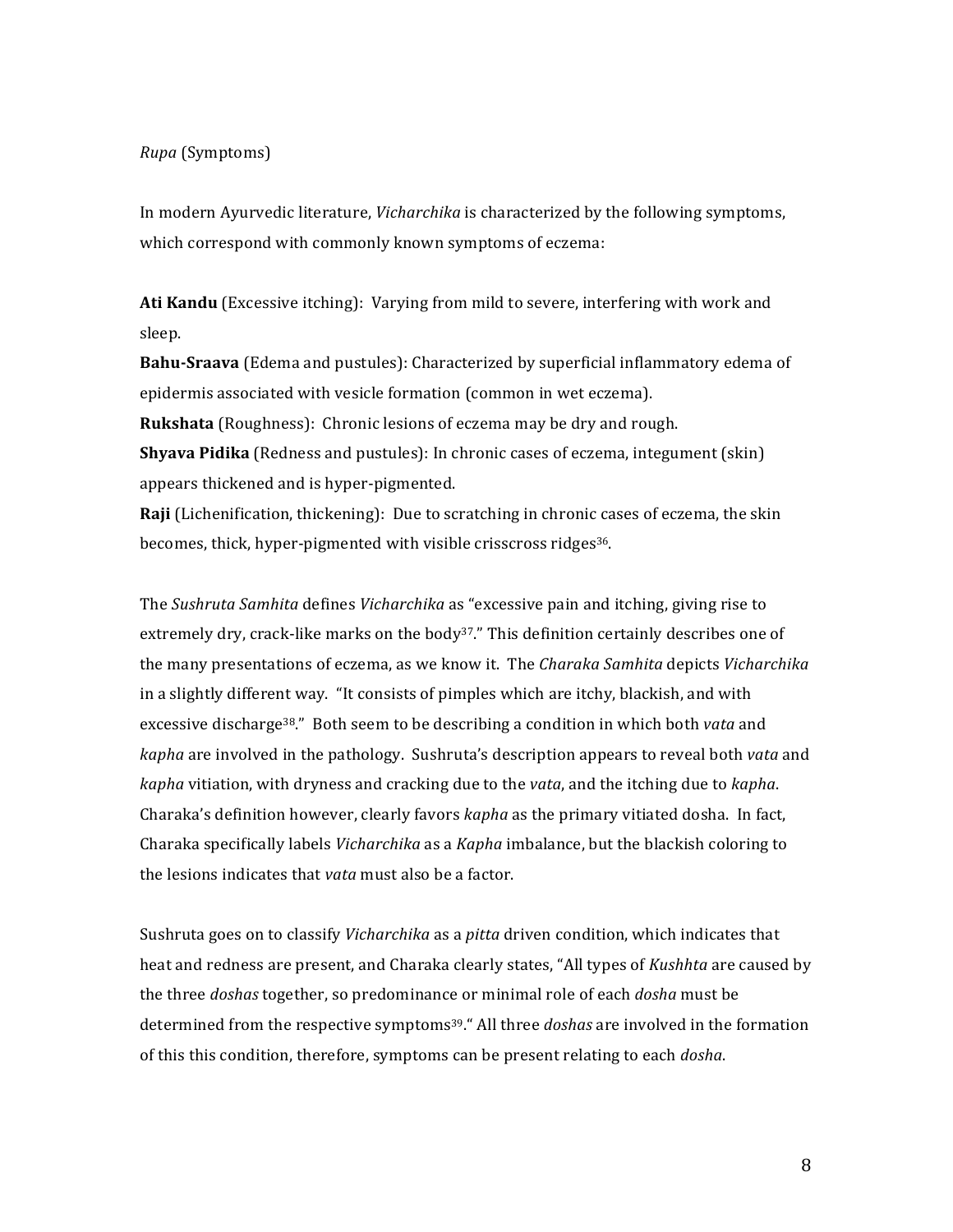| <i>Pitta</i> Dominant<br>Kapha Dominant<br><i>Vata</i> Dominant<br>whiteness, coldness, itching,<br>heat, redness, discharge,<br>roughness, wasting, piercing<br>stability, raising, heaviness,<br>suppuration, fleshy smell,<br>pain, other types of pain,<br>moisture, "falling down of<br>contracture, extension,<br>unctuousness, eating away<br>by maggots and moisture<br>organs" [i.e., a finger<br>hardness,<br>/ i.e., the liver<br>coarseness, horripilation,<br>blackish and reddish colors |  |  |  |
|--------------------------------------------------------------------------------------------------------------------------------------------------------------------------------------------------------------------------------------------------------------------------------------------------------------------------------------------------------------------------------------------------------------------------------------------------------------------------------------------------------|--|--|--|
|                                                                                                                                                                                                                                                                                                                                                                                                                                                                                                        |  |  |  |
|                                                                                                                                                                                                                                                                                                                                                                                                                                                                                                        |  |  |  |

# Symptoms of V-, P- and K-predominant Kushtham<sup>40</sup>:

# Nidana (Etiology)

The Sushruta Samhita lists the etiology of Kushtham in general:

"Improper diet or conduct, especially the ingestion of improper, unwholesome, indigestible, or uncongenial food; physical exercise or sexual intercourse immediately after partaking of any oleaginous (greasy) substance, or after vomiting; constant use of milk in combination with the meat of any domestic, aquatic, or amphibious animal; a cold water bath after an exposure to heat; and repression of any natural urges<sup>41</sup>."

Being that *Vicharchika* stems from the aggravation of more than one *dosha*, the specific nidana would correlate to the most prevalent dosha noted in the condition. If the patient has participated in activities that would aggravate a particular *dosha*, then these are the behaviors that would have thrown that *dosha* out of balance and into a disease state.

# Samprapti (Pathogenesis)

The pathogenesis of Vicharchika is complicated in that it inevitably involves more than one dosha, and likely all three. It also involves several *dhatus* simultaneously, adding an even greater level of complexity to the condition.

According to the Sushruta Samhita, the samprapti (pathogenesis) of all kushtham begins with vata. "The repression of any natural urges are the factors which tend to derange and aggravate the fundamental principle of Vayu in a person. The enraged or aggravated Vayu, in combination with the agitated *Pittam* and *Kapham*, enters into vessels or ducts (srotas), which transversely spread over the surface of the body<sup>42</sup>." Based on this, in all kushtham,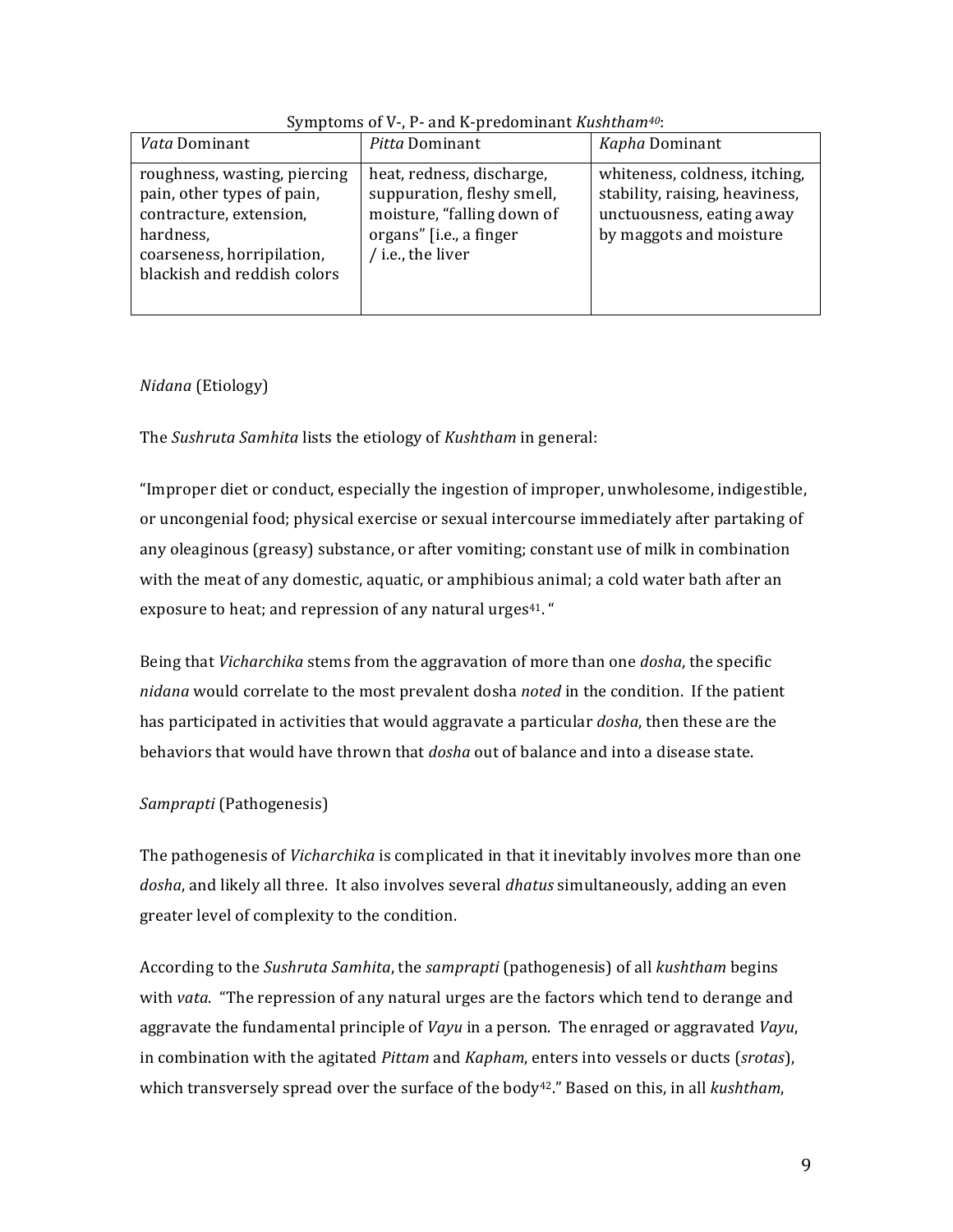*vata* accumulates and aggravates in the rasa of the *purishavaha srota*. It overflows into the rasavaha srota, creating mild and transient systemic dryness, and into the raktavaha srota, creating mild and transient coldness and fatigue. It relocates to the skin in the mamsavaha srota and pushes both *pitta* and *kapha* out of balance and they follow their respective paths to relocation, manifestation, and diversification.

It should be noted that Sashrut continues to expound on the topic of skin disease in general by saying, "the preponderance of any particular morbific diathesis (dosha) in any case of Kushtham should be looked upon as its originating cause<sup>43"</sup> which leads us to understand that whichever *dosha* is primarily vitiated should be considered the root of the condition. This is a slight contradiction to the assertion that "vayu" is the origin of skin disease. He later goes on to say "The forms known as Sthularushka, Sidhma, Rakasa, Mahakushtam, and Ekakaushtam should be considered as offspring of the deranged Kapham. Parisarpa kushtham alone is due to the action of the deranged Vayu, while the remaining types (of minor Kushtham) owe their origin to deranged Pittam<sup>44</sup>." By exclusion, this would indicate that eczema, be it viharchika as it is widely known, or pama or in some schools of thought, would be the result of vitiated *pitta* according to Sushrut. In this case, *Pitta* would initiate the disease process by accumulating and aggravating in the *anavaha srota*, overflowing into the rasavaha and raktavaha srotas, and relocating into the mamsavaha srota, specifically the skin in the form of heat, inflammation, or redness, with other *doshas* joining the fray as well.

Charaka goes into great detail regarding the complex factors that result in Kushtham in general. "Seven materials affected morbidly are the causative source of Kushtha such as the three doshas vitiated by etiological factors and the four dusya sariradhatus (twak, mamssa, rakta and lasika [rakta]] affected with affliction by *doshas<sup>45</sup>.*" In addition to all of the *doshas* that could potentially be vitiated, he specifically refers to the *dhatus*, or tissues, involved in the pathology. Twak, or skin, is considered a dhatu of its own in this instance, and not solely an upadhatu of mamsa. Lasika of the rakta is lymph, which corresponds with the rasa dhatu.

As previously mentioned, Charaka defined *Vicharchika* as a *kapha* condition, which would have kapha accumulating and aggravating in the anavaha srota, overflowing in the rasavaha and raktavaha srotas, and relocating in the mamsavaha srota, resulting in swelling, itching, and exudate.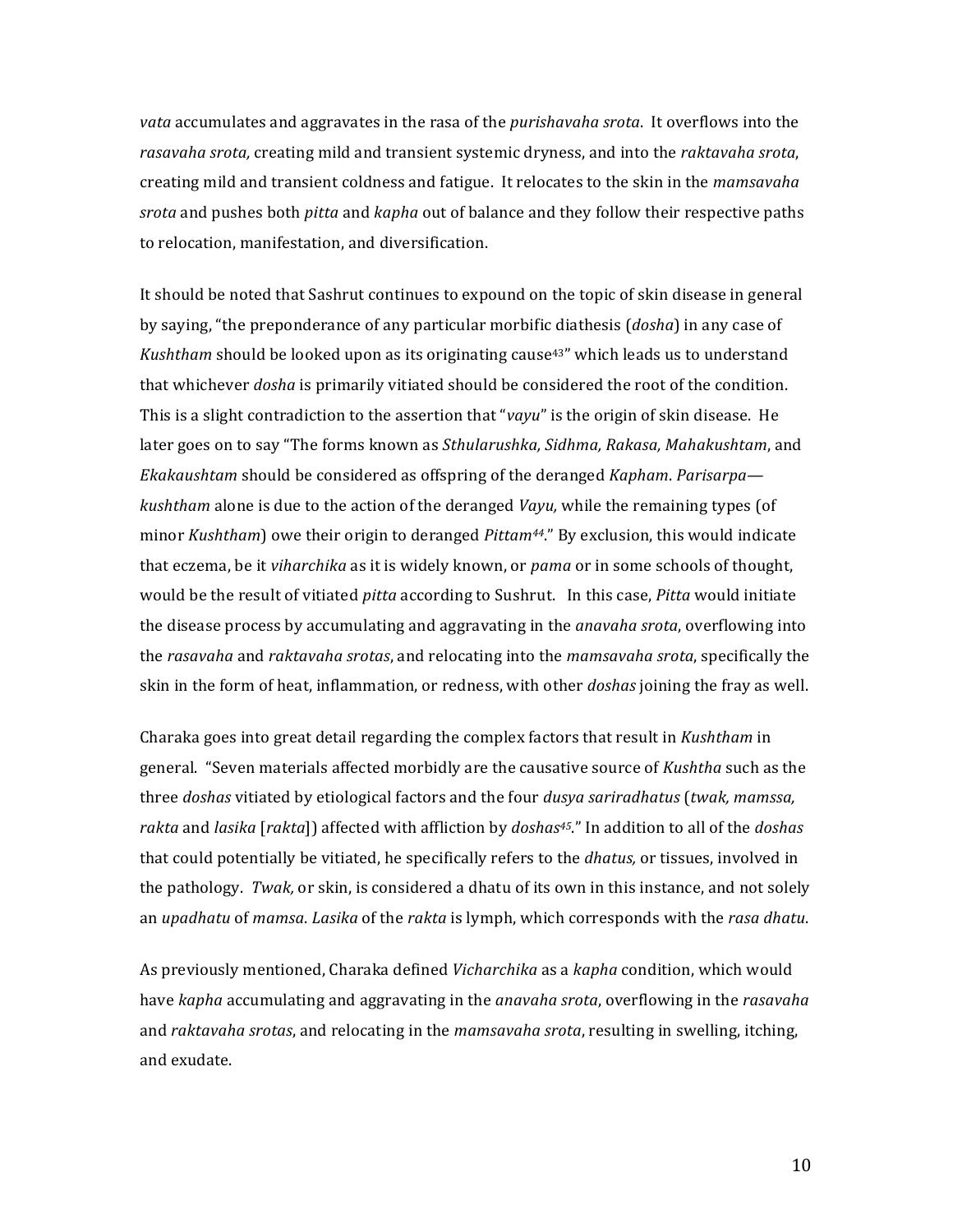Charaka also states that, "There is no *kushtha* which is caused by vitiation of [only] one dosha. However, the types of *kushtha* having similar etiological source, have difference in pain, color, symptoms, effects, name and treatment according to proportional variation, association, and location of doshas<sup>46</sup>." According to Charaka, all skin disease will be *sannipatika* by nature, but will vary in symptoms depending on the location of the vitiated dosha. He goes on to explain that depending on how the *doshas* combine, different innumerable conditions will arise, and treatment should be selected based in on the prevalence of the particular *doshas* involved.

### *Dhatus*

As previously stated, several *dhatus* are affected in *Vicharchika*. Beyond the initial accumulation and aggravation of *dosha* in the *rasa*, and the overflow into both *rasa* and rakta, this condition relocates, manifests, and diversifies in the *rasa, rakta*, and *mamsa*. The rasa is disturbed and presents differently depending on the *dosha* involved: severe dryness for *vata*, severe inflammation and burning membranes for *pitta*, and swelling and itching for *kapha*. Any manifestation on the skin (*twak*) has reached the deeper dhatu of the *mamsa*. Regarding the *rakta*, the texts of *Ayurveda* state that *Rakta Dusti* (Impure blood) is considered one of the prime causes of skin diseases<sup>47</sup>. Impure blood will most certainly manifest on the skin.

### *Chikitsa.*

As *Vicharchika* always involves more than one *dosha*, the *chikitsa* will vary based on the presence of particular symptoms. The most aggravated symptom should be treated first. The *Charaka Samhita* offers detailed treatment for each *dosha*, although none specifically for!*Vicharchika*.

In cases of vata predominant *Kushtha*, ghee is prescribed, for *pitta* predominant *Kushtha*, *virechena* (purgation) followed by *raktamokshana* (bloodletting), and for *kapha*. predominant *Kushtha, vamana* (therapeutic vomiting) is utilized<sup>48</sup>.

If the patient is strong enough, full *pancha karma* is recommended, as this condition has reached the central disease pathway.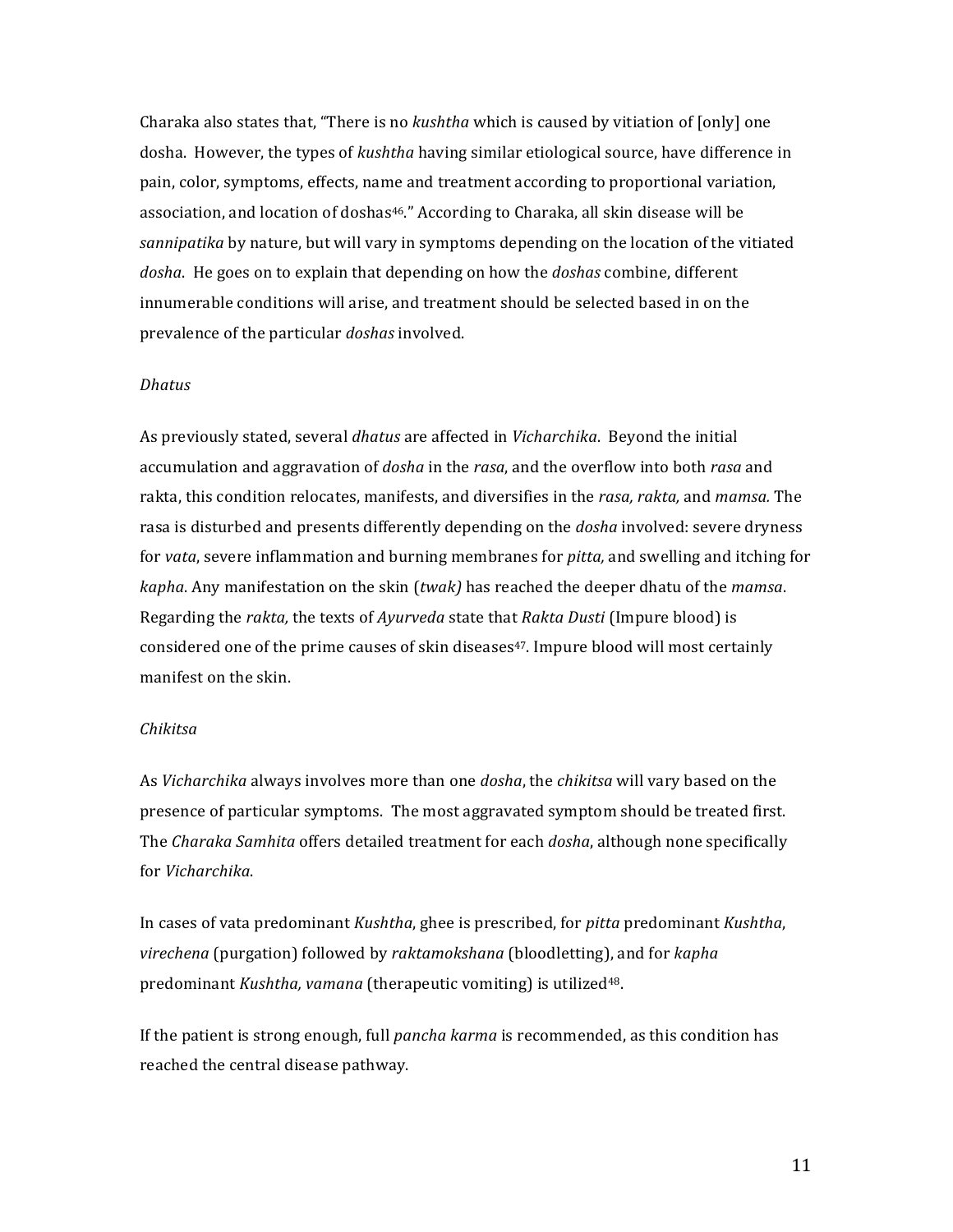The following is Charaka's prescription for Kushtha in general:

Summary of Total Program for Treatment of Skin Diseases:

The kustha, if curable, does not continue after these 5 steps: 1) the pathogenic factors are eliminated [vaman/virechan/basti] 2) blood is let out 3) external remedial measures [pastes/baths/scraping/etc 4) internal remedial measures [pastes/ decoctions/ ect.] 5) unction is administered [ghrtas/tailas]<sup>49</sup>

Raktamokshana, or bloodletting, as a means to purify the blood is particularly valuable in cases of *vicharckika*; although the condition manifests on the surface of the skin, it is intimately connected with the state of the rakta, as previously noted from the Charaka Samhita. Sushruta extols raktamokshana as the most effective therapy in half of the body ailments<sup>50</sup>. Although not commonly practice in the United States, this practice is a valuable tool used in current practice in India. A study on the use of *raktamokshana*, specifically utilizing Jalauka (leeches), indicated a dramatic improvement of the symptoms of Vicharchika. The case report involved a female patient of vata-pitta prakruti with exudate, intense itching, and erythema of the skin for six months prior to the study. Within one month of the beginning the treatment, eczematous lesions were improving and at two months, the patient showed no signs of recurrence<sup>51</sup>.

The role of virechana karma, or purgation, as a treatment for Vicharchika has also shown to be highly valuable for this condition. A study was performed in response to two prior studies involving the use of rasayana therapy orally, and Snuhyadi Lepa (medicated paste) externally. The first study found that although this treatment was somewhat effective in eliminating the disease, the recurrence of the disease was very high. The second study added the use of koshtha shuddhi, which is an herbal treatment given for mild purgation. This decreased the recurrence of the disease but the cure rate remained low. The final study, involving 32 patients, replaced the koshtha shuddhi with a traditional virechana karma. The patients prepared for the virechana with full purva karma and followed it with Prashat Karma before beginning the rasayana therapy. The study found that the addition of the traditional method of Virechana Karma (instead of the Koshta Shuddhi) before the Rasayana therapy and externally applied Lepa, greatly increased both cure and decreased the recurrence rate<sup>52</sup>.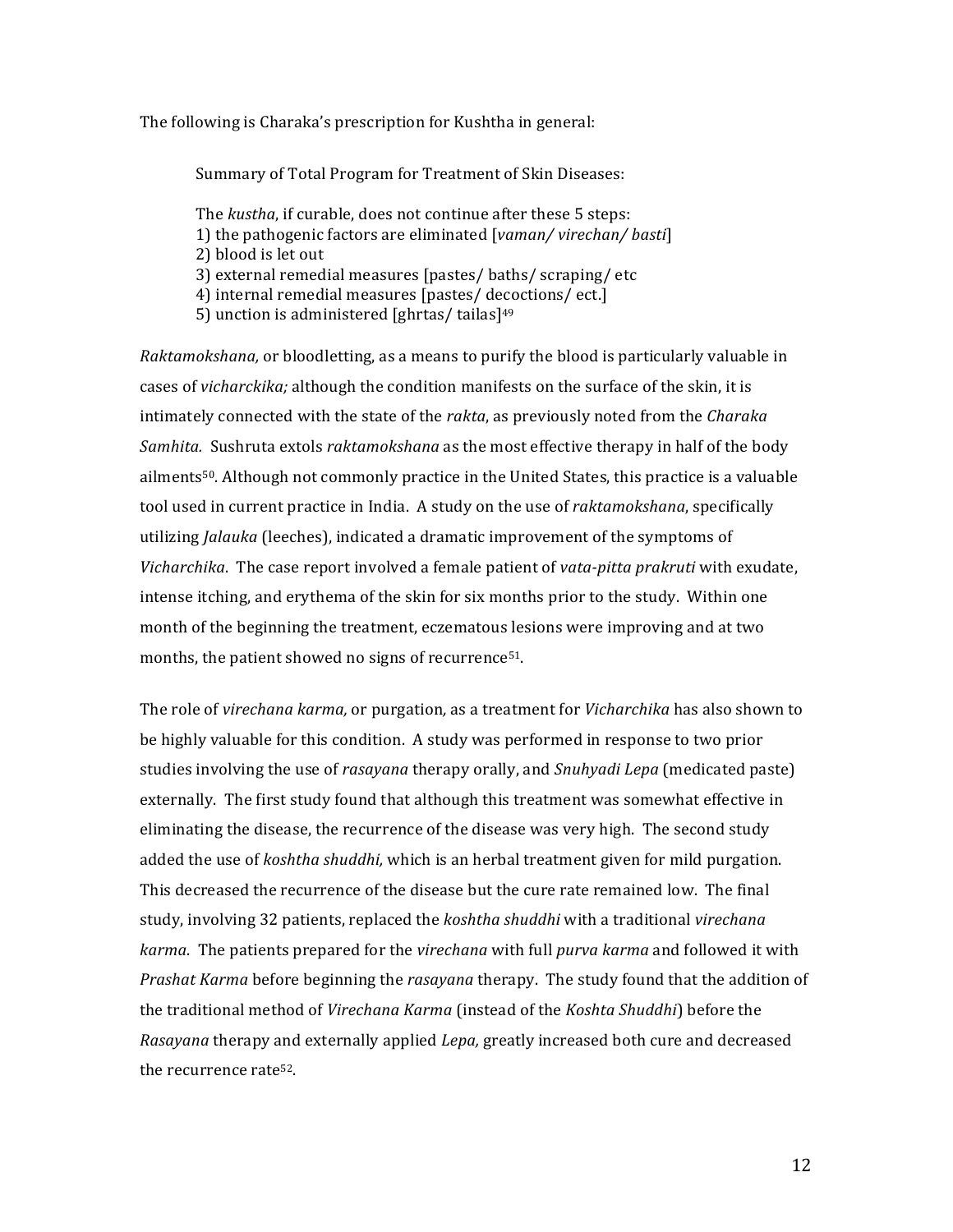

This study exemplifies that both *rasayana* therapy and topical treatment of *Vicharchika* with lepas are far more effective after the body has been deeply purified. "Medicines applied externally exhibit quick effect after the impurity of the blood is eliminated and thus the seat of morbidity is evacuated $53."$ 

Lepas are topical treatments commonly used to address symptoms on the skin, but as *Vicharchika* is a condition of the deeper tissues, stronger purification and internal medicine is needed to eliminate the disease. Common herbs used in *lepa* for *Vicharchika* include haritaki and vidanga. Neem is also used topically as an oil.

*Rasayna* therapy is a useful tool in treatment, however, as seen in the above study, purification is needed to deal with deeply embedded imbalances. Some *rasayana* herbs commonly used for the treatment of *Vicharchika* are: Gaduchi, Tumeric, and Amla. Shatavari is also used to calm *pitta*, both in the mind and on the skin.

When a full *shodana chikitsa* (ie, *pancha karma*) is not feasible due to weakened *ojas*, or concerns regarding patient compliance, *shamana chikitsa* may be employed. This is a palliative approach that will have an affect on the disease; however, it will take considerably longer. Some cleansing herbs used in the treatment of *virechika* are: Dandelion Root, Echinacea, Purnavaha, Manjista, and Red Clover. Triphala is used to both cleanse and tonify.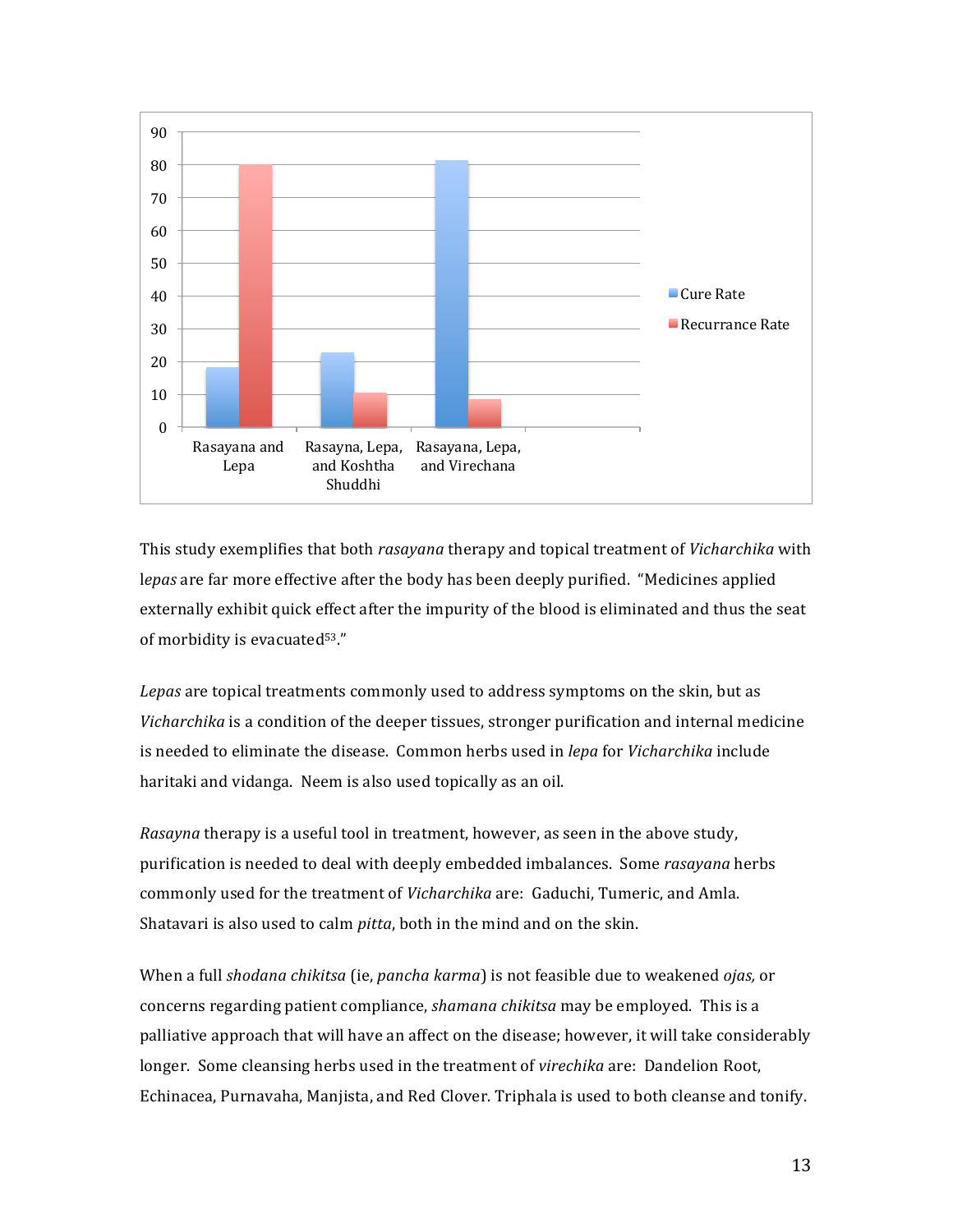Aloe Juice can be used an alterative to cleanse the blood and heal the skin from the inside. Externally, dosha appropriate oils can be used in an abhyanga (oil massage) to support the integrity of the skin. If the skin tolerates it, a warming oil such as sesame is appropriate, and for pitta, coconut oil is cooling.

# Diet

The diet should be appropriate to pacify the dosha that is primarily vitiated. In addition, certain foods are commonly known to be aggravating to Vicharchika:

- Hot and spicy foods like chilies, raw onions and garlic
- $\bullet$  . Excess fermented foods like pickles, curds and yogurt
- Excess salt intake
- Red or sweet wine and hard alcohol
- Sour fruits
- Deep fried foods  $\bullet$
- Ice cream and cold drinks
- Coffee
- Strong tea (tea should not be steeped for more than 2 minutes)
- Over consumption of nuts (soaked nuts are ok, seeds like sunflower or pumpkin are lighter and easier to digest)<sup>54</sup>

## Prognosis

The prognosis of Vicharchika varies. It is considered to be curable by Charaka. Kushtha that is of Vata-Kapha origin or is of a single dosha is easier to treat, while Kushtha that is kaphapitta or vata-pitta is considered difficult to treat<sup>55</sup>. In all respects, the longer the condition is left untreated, the more difficult it becomes to manage. "As a young tree is cut with a little effort but the same requires great effort when fully grown, likewise, the newly born disorder is cured easily while the much advanced one is cured with difficulty or becomes incurable<sup>56</sup>."

## Conclusion

The skin is the boundary between the outside world and our selves. It is also a direct representation of the health, or disease, within us. When we are healthy, mentally and physically, our skin glows, and conversely without that health, our skin lacks luster and shows our imbalance. Whether called eczema, atopic dermatitis, or *Vicharchika*, this condition greatly affects the quality of life of the individual. It is a complex disease,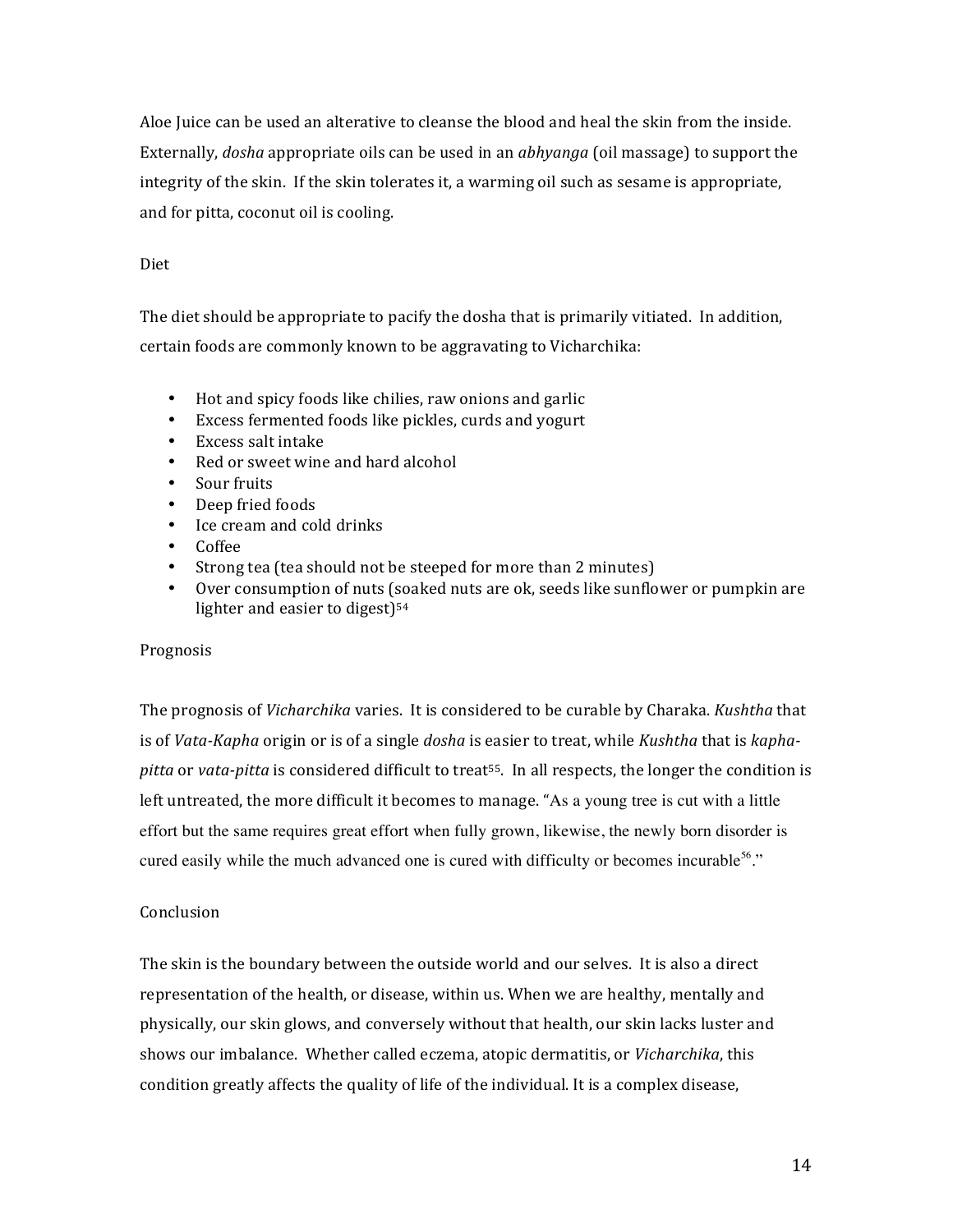stemming from deep imbalances. An awareness of all aspects of the disease, both from the Western, and the Ayurvedic approach, provide a basis of understanding that will assist the sufferer move toward a state free of disease-a state of health.

# **References**

- 1. Bok Yang Pyun, "Natural History and Risk Factors of Atopic Dermatitis in Children," Allergy, Asthma & Immunology Research, 7(2) (November 2014): 101.
- $2.$  Ibid.
- 3. Bieber, Thomas. "Atopic Dermatitis." Ann Dermatol, 22(2) (April 2010): 130.
- 4. *Ibid*, 131.
- $5.$  Ibid.
- 6. S. Lewis-Jones, "Quality of Life and Childhood Atopic Dermatitis: the misery of living with childhood eczema," International Journal of Clinical Practice, 60(8) (August 2006): 984-992.
- 7. Beiber, 125.
- 8. Ibid.
- 9. *Ibid*, 131.
- 10. Ibid, 125.
- 11. Ibid.
- 12. Sarah J. Brown and Alan D. Irvine, "Atopic Eczema and the Filaggrin Story," *Elsevier*; Seminars in Cutaneous Medicine and Surgery, 27(2) (June 2008): 128.
- 13. *Ibid* 130.
- 14. Ibid.
- 15. Ibid, 131.
- 16. Theoharis C. Theoharides, Konstantinos-Dionysios Alysandroatos, et al. "Mast Cells and Inflammation," Elsevier; Biochimica et Biophysica Acta-Molecular Basis of Disease, 1822(1) (January 2012): 24
- 17. "Mast Cells." Encyclopedia Britannica Online. Staff. Encyclopedia Britannica, (January 2015), http://www.britannica.com/EBchecked/topic/368641/mast-cell.
- 18. "Learn More about Mast Cells." MastCellAware. Staff. Web. March 12, 2015. http://mastcellaware.com/about.html.
- 19. Theoharis C. Theoharides, Konstantinos-Dionysios Alysandroatos, et al., 26.
- 20. H. Okada, C. Kuhn, et al. "The 'Hygiene Hypothesis' for Autoimmune and Allergic Diseases," Clinical & Experimental Immunology: The Journal of Translational Immunology, 160(1) (April 2010): 2.
- 21. Ibid.
- 22. Ibid. 1.
- 23. Ibid, 2.
- 24. Ibid.
- 25. M.J. Ege, M. Mayer, et al. "Exposure to Environmental Microorganisms and Childhood Asthma," New England Journal of Medicine, 364(8) (February 2011): 701-709.
- 26. Fukaya, Mototsugu et al. "Topical Steroid Addiction in Atopic Dermatitis," Drug, Healthcare and Patient Safety 6 (October 2014): 131-138.